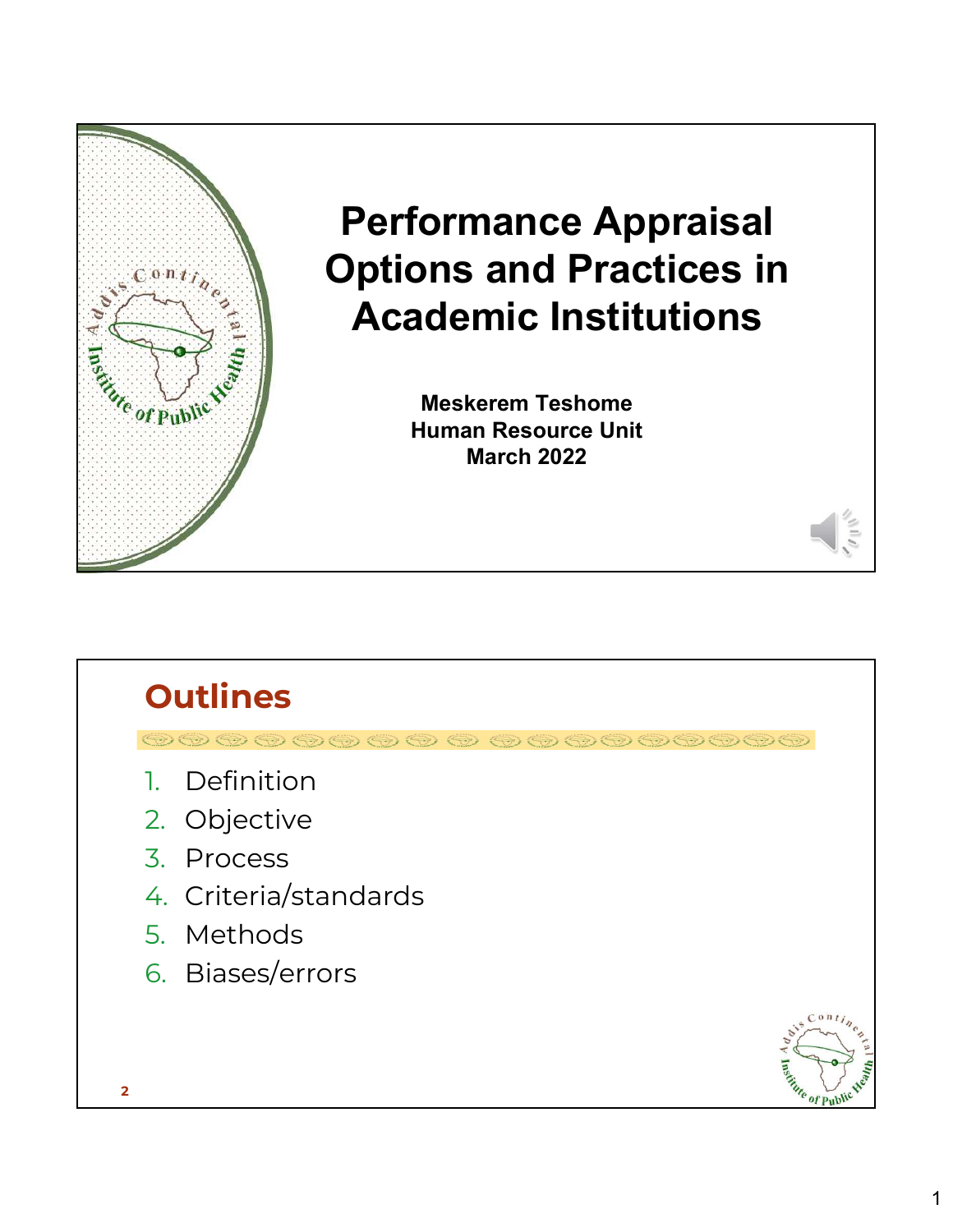|   | <b>Definitions</b>                                                                                                                                                                                                                                                                                                                                |
|---|---------------------------------------------------------------------------------------------------------------------------------------------------------------------------------------------------------------------------------------------------------------------------------------------------------------------------------------------------|
|   | $\circledcirc \circledcirc \circledcirc \circledcirc \circledcirc \circledcirc \circledcirc$                                                                                                                                                                                                                                                      |
|   | Definitions of Performance appraisal(PA) by authors                                                                                                                                                                                                                                                                                               |
|   | $\Box$ PA is a formal, structured system of measuring and evaluating an<br>employees job, related behavior and outcomes to discover how the<br>employee is presently performing on the job and how the employee<br>can perform more effectively in the future so that the employee,<br>organization, and society all benefit." Randall S. Schuler |
| 3 | Performance appraisal is the process of evaluating the performance of<br>the employees in terms of the requirements of the job for purposes of<br>administration including placement, selection for promotions, providing<br>financial rewards." Carl Heyel,                                                                                      |

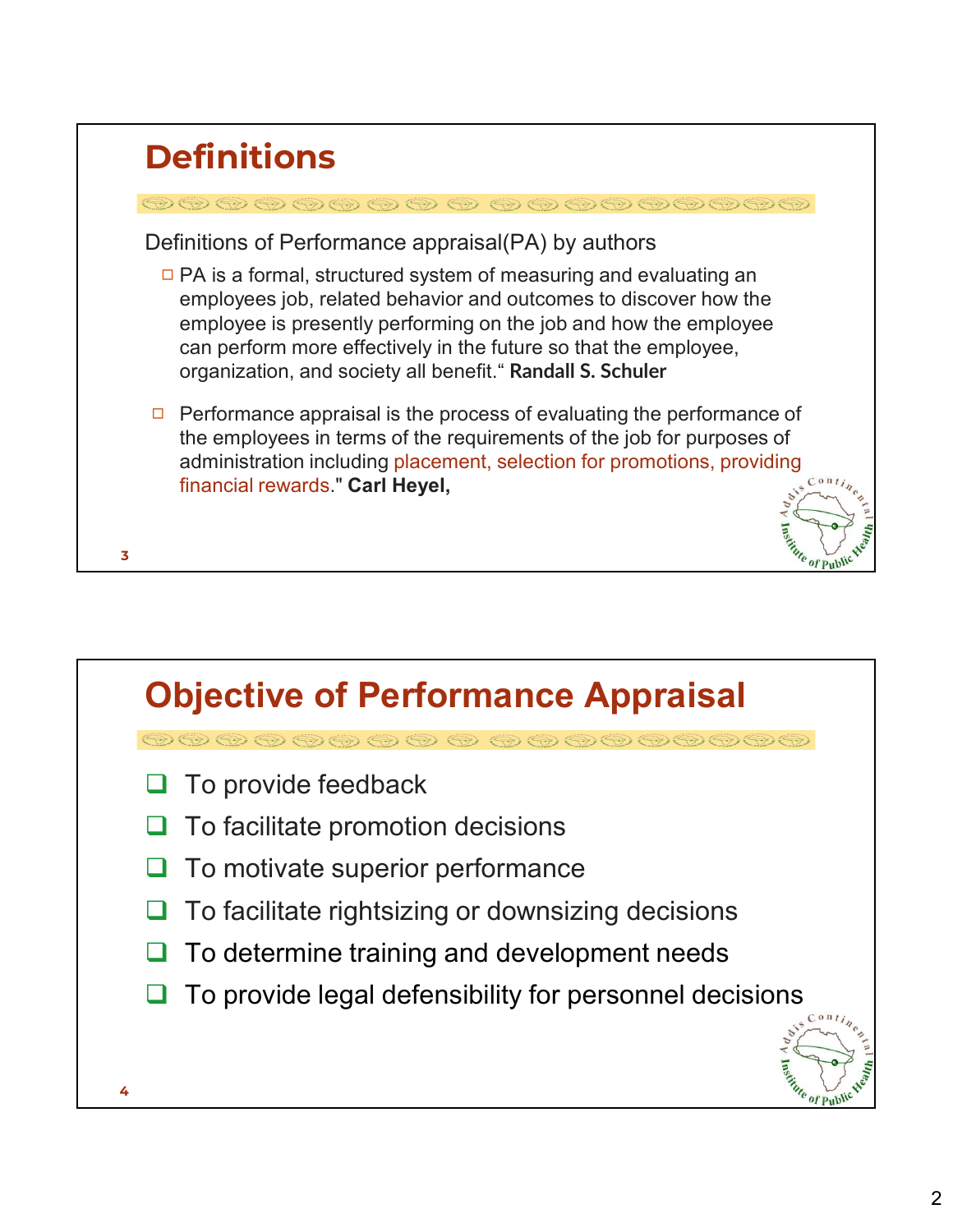## Process of Performance Appraisal<br>అఅఅఅఅఅఅఅల అలు అంతలు అంతలు<br>- Identify specific performance appraisal goals<br>- Establish performance standards.<br>- Measure the performance/the work done Process of Performance Appraisal

- 
- Establish performance standards.
- Measure the performance/the work done
- Compare performance with standard
- Discuss result of appraisal with employee.
- Take corrective action when necessary.

**5 1 1 1 1 1 1 1 1** 

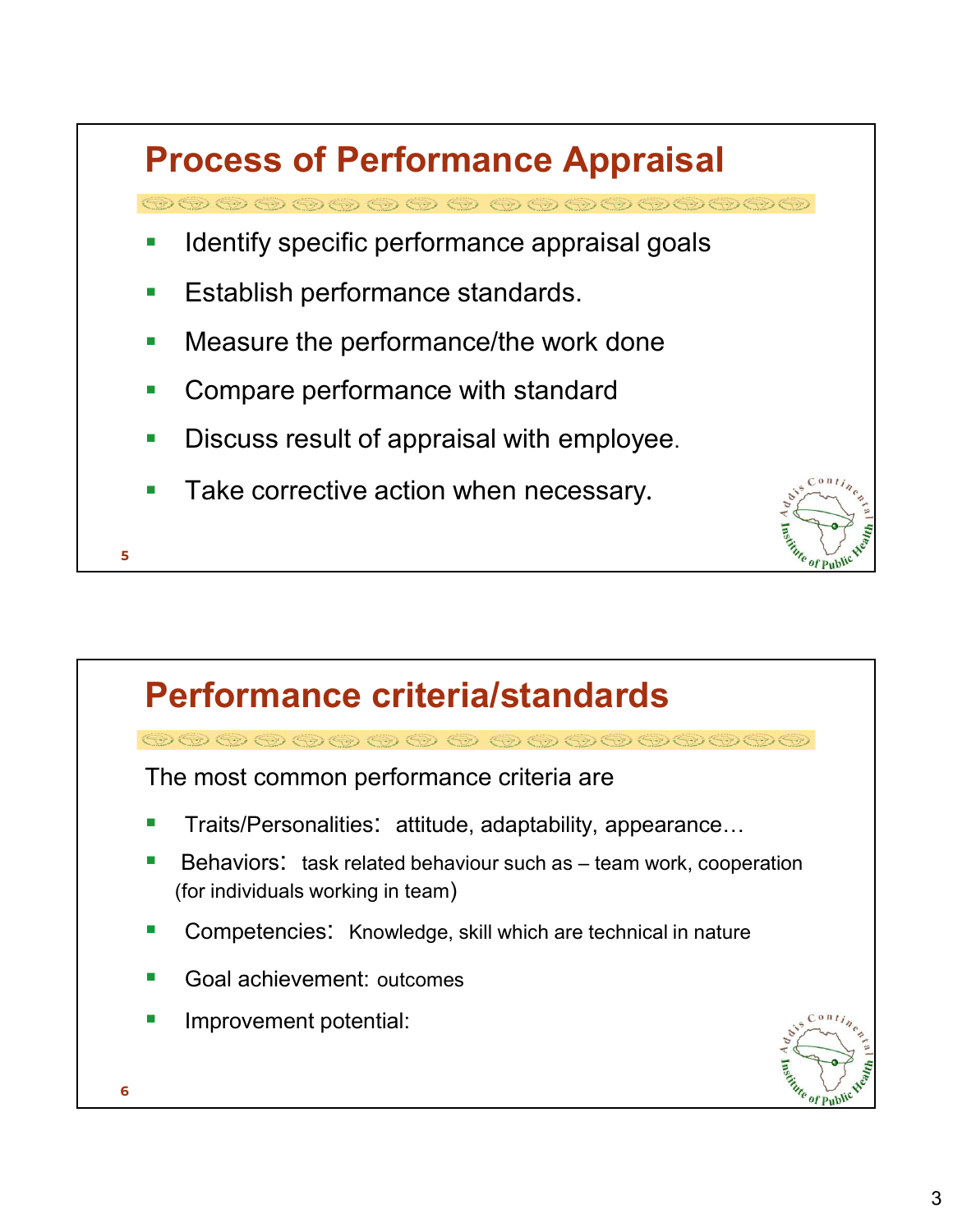|   | <b>Performance Appraisal Methods</b>                                                               |
|---|----------------------------------------------------------------------------------------------------|
|   | $\circledcirc\circledcirc\circledcirc\circledcirc\circledcirc\circledcirc\circledcirc\circledcirc$ |
|   | There are number of Performance appraisal methods used.                                            |
|   | Organization may choose from among a number of appraisal<br>methods.                               |
|   | The type of performance appraisal methods used depends on<br>the type and size of organization.    |
|   | Few of Performance appraisal methods will be highlighted as                                        |
| 7 | follows:                                                                                           |

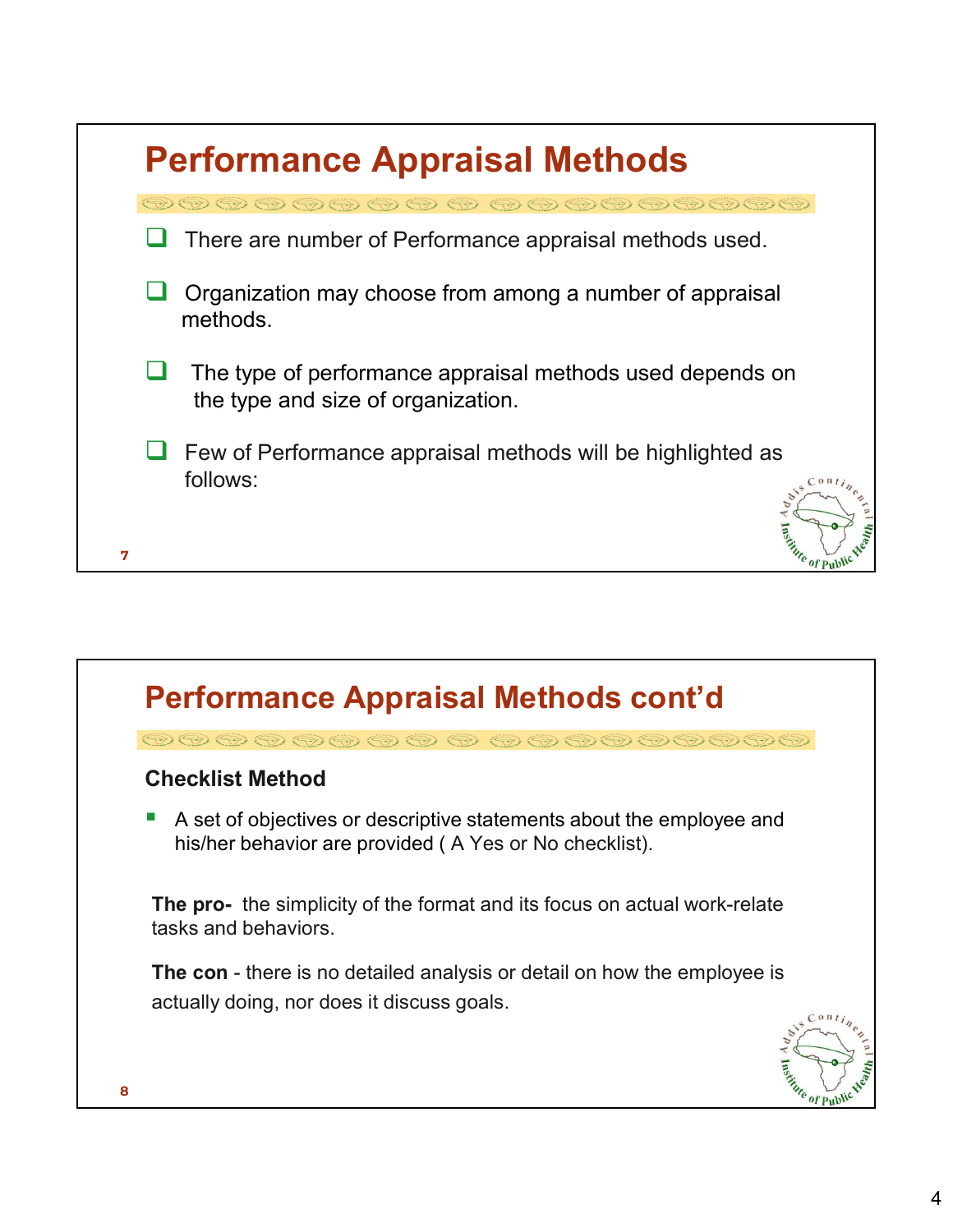

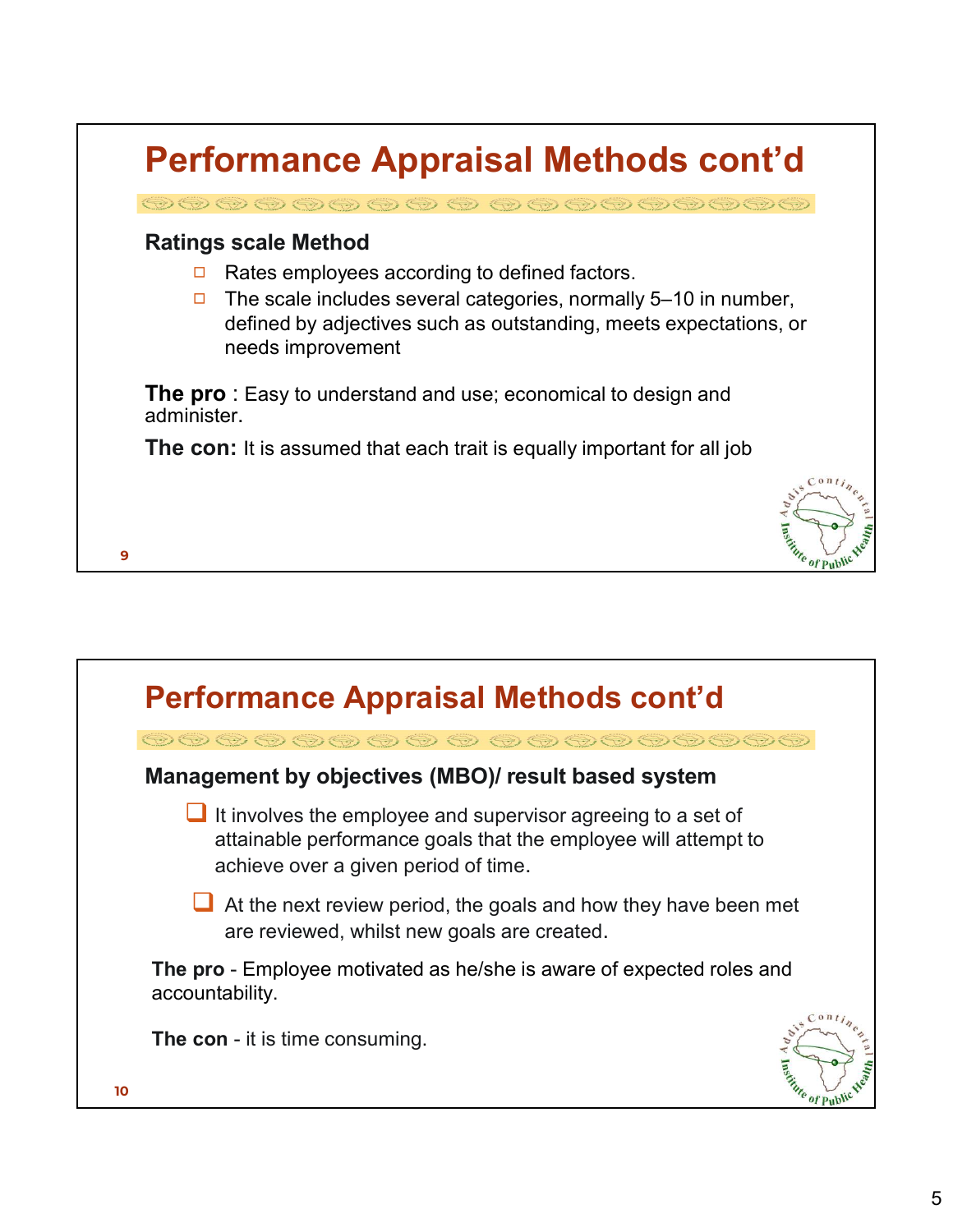| $\circledcirc\circledcirc\circledcirc\circledcirc\circledcirc\circledcirc\circledcirc\circledcirc$<br>360-degree feedback method<br>$\Box$ The review relies on the input of employee's supervisor,<br>colleagues, subordinates, sometimes customers and suppliers<br><b>The pro-</b> it provides a bigger picture of an employee's performance. |                           |
|--------------------------------------------------------------------------------------------------------------------------------------------------------------------------------------------------------------------------------------------------------------------------------------------------------------------------------------------------|---------------------------|
|                                                                                                                                                                                                                                                                                                                                                  |                           |
|                                                                                                                                                                                                                                                                                                                                                  |                           |
|                                                                                                                                                                                                                                                                                                                                                  |                           |
| <b>The con</b> - it runs the risk of taking in broad generalizations from outside<br>sources who many not know how to provide constructive feedback.                                                                                                                                                                                             | $\int$ onti <sub>ne</sub> |

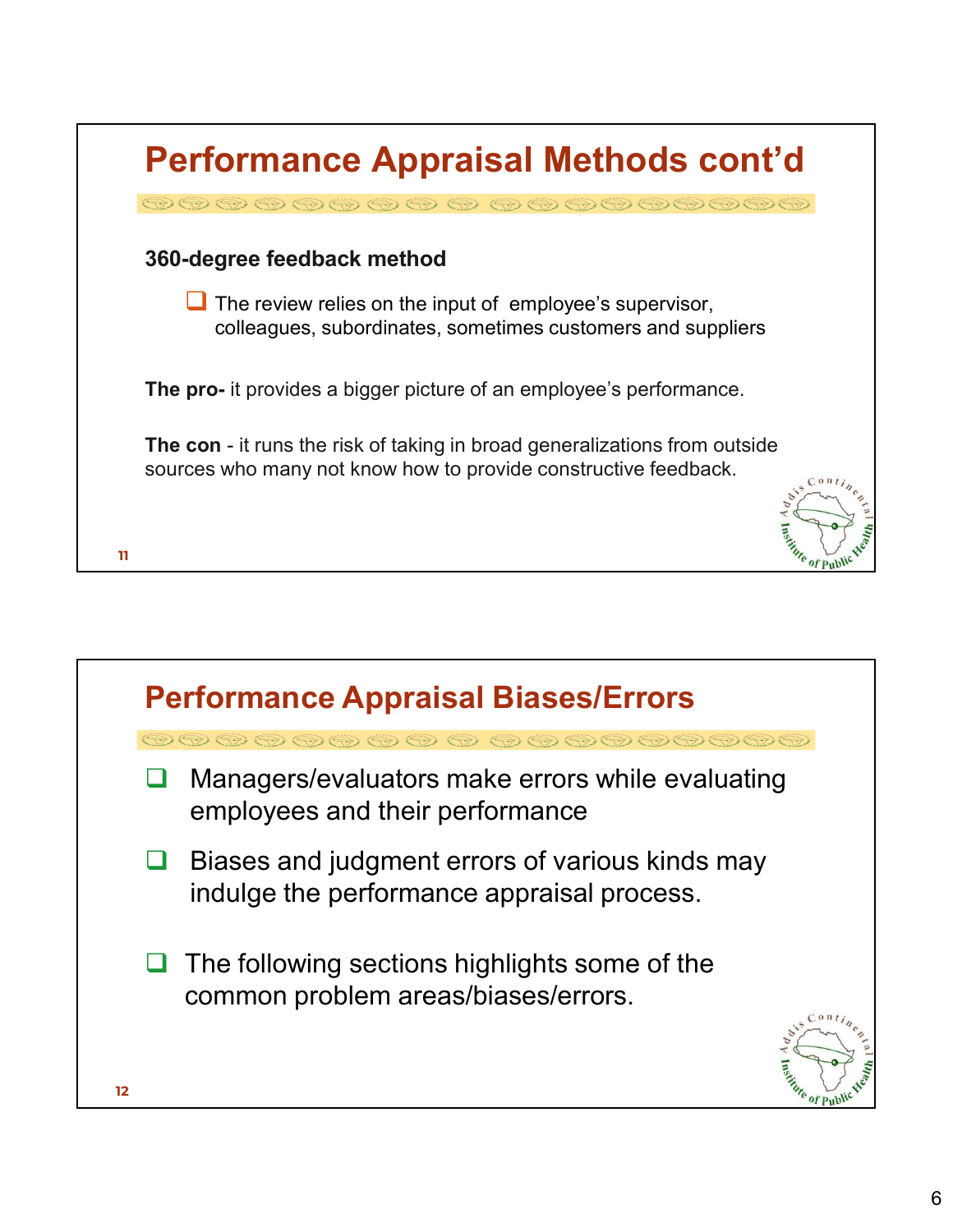| <b>Performance Appraisal Biases/Errors</b>                                                                                                                                                       |         |
|--------------------------------------------------------------------------------------------------------------------------------------------------------------------------------------------------|---------|
| $\circledcirc\circledcirc\circledcirc\circledcirc\circledcirc\circledcirc$                                                                                                                       |         |
| Halo /Horn error                                                                                                                                                                                 |         |
| Evaluation error that occurs when a manager generalizes one<br>$\Box$<br>positive performance feature or incident to all aspects of employee<br>performance, resulting in a higher/lower rating. |         |
| Leniency/Strictness                                                                                                                                                                              |         |
| Giving an undeserved high performance appraisal rating to an<br>employee or being excessively critical of an employee's work                                                                     |         |
| performance.                                                                                                                                                                                     |         |
| 13                                                                                                                                                                                               | Indiana |

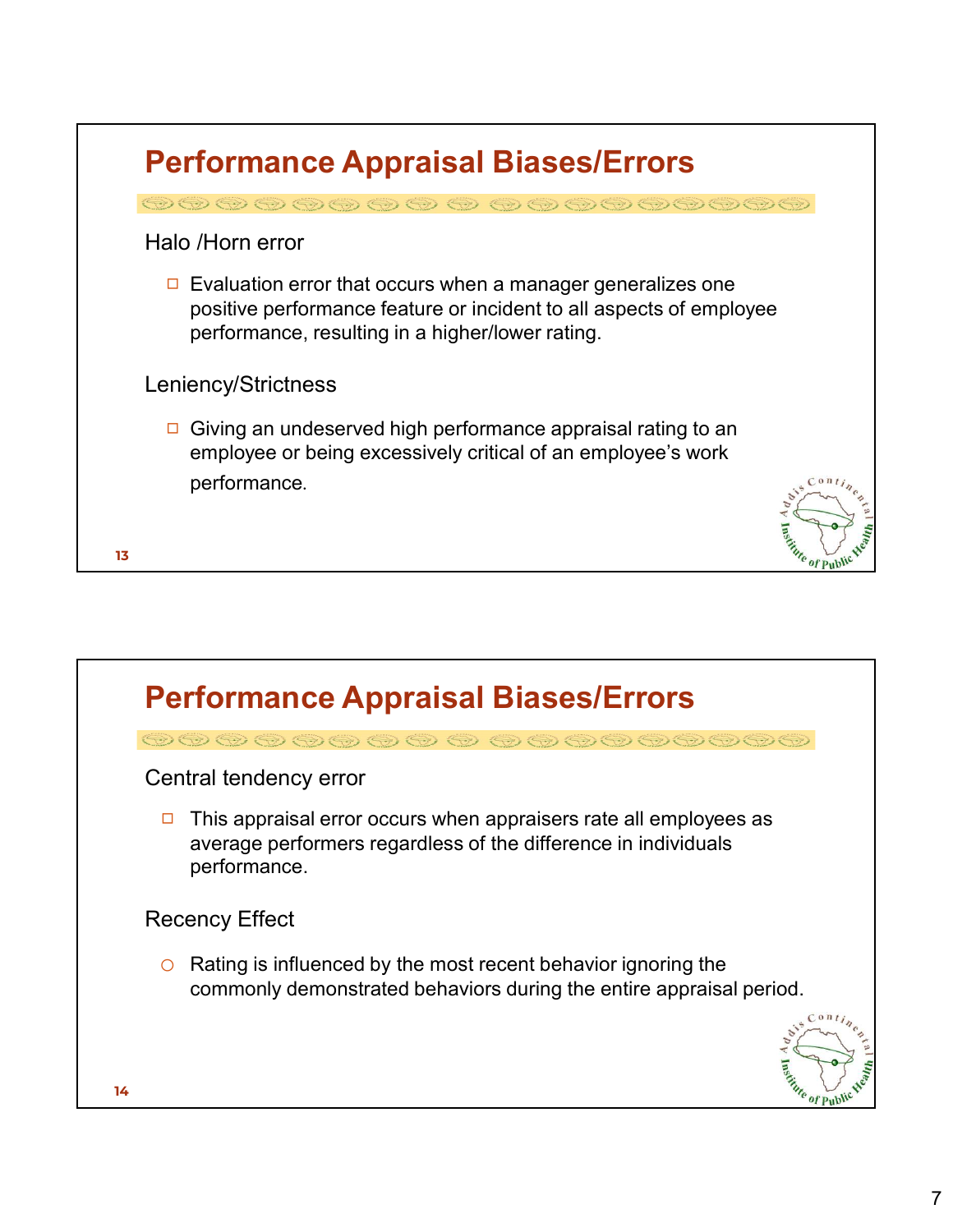